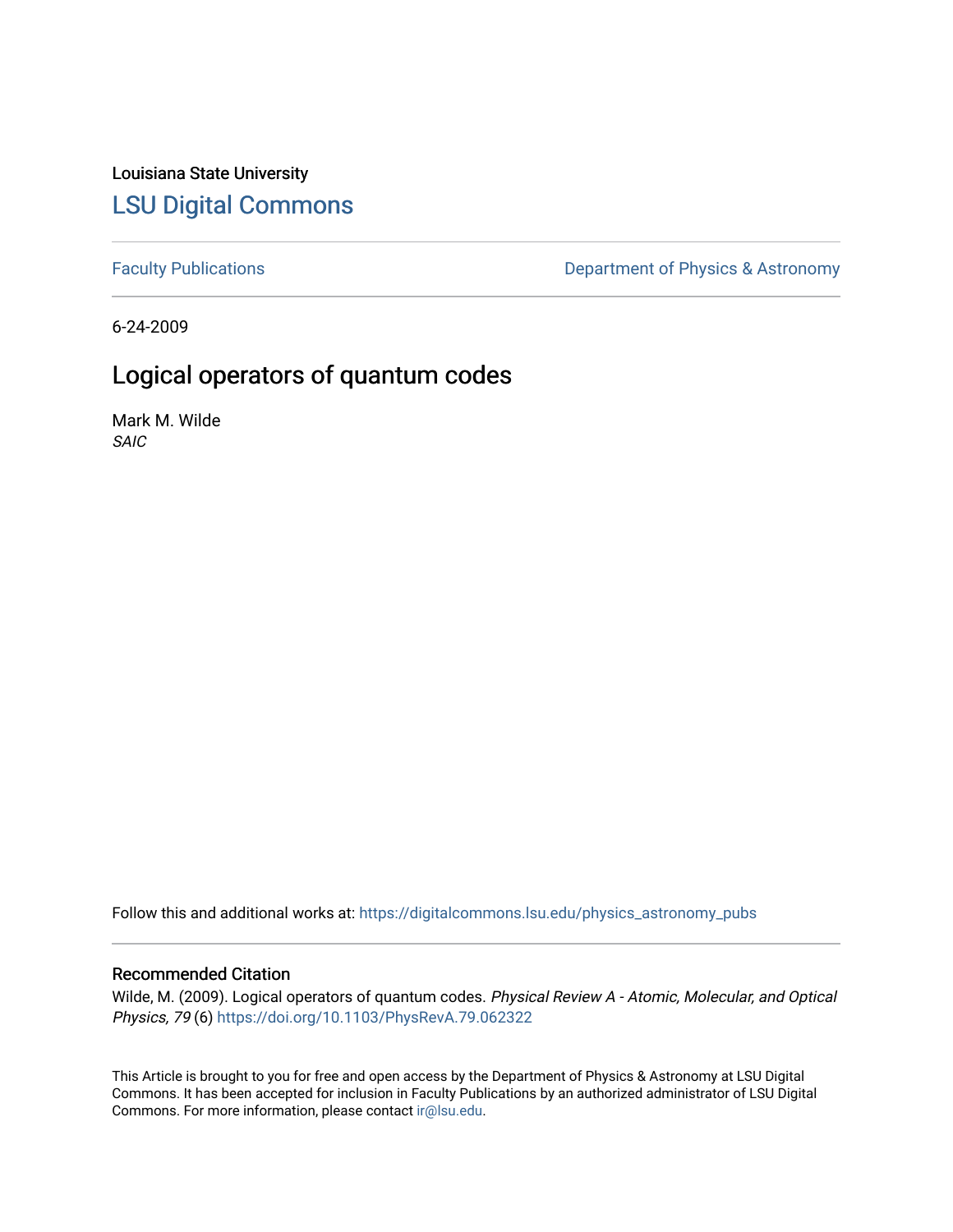# On the logical operators of quantum codes

Mark M. Wilde[∗](#page-1-0)

*Electronic Systems Division, Science Applications International Corporation, 4001 North Fairfax Drive, Arlington, Virginia, USA 22203*

(Dated: September 12, 2018)

I show how applying a symplectic Gram-Schmidt orthogonalization to the normalizer of a quantum code gives a different way of determining the code's logical operators. This approach may be more natural in the setting where we produce a quantum code from classical codes because the generator matrices of the classical codes form the normalizer of the resulting quantum code. This technique is particularly useful in determining the logical operators of an entanglement-assisted code produced from two classical binary codes or from one classical quaternary code. Finally, this approach gives additional formulas for computing the amount of entanglement that an entanglement-assisted code requires.

PACS numbers: 03.67.Hk, 03.67.Pp

Keywords: logical operators, symplectic Gram-Schmidt orthogonalization, entanglement-assisted quantum error-correcting codes

## I. INTRODUCTION

The logical operators of a quantum code are important for fault-tolerant quantum computation [\[1\]](#page-5-0) and in the simulation of the performance of stabilizer quantum error-correcting codes [\[2](#page-5-1)]. The typical method for determining the logical operators of a quantum code is to employ Gottesman's algorithm [\[3\]](#page-5-2). This algorithm brings the stabilizer of a quantum code into a standard form and extracts the logical operators from this standard form.

In this paper, I provide another technique for determining the logical operators of a quantum code. This technique begins with the normalizer of the code and is perhaps more natural in the setting where we produce a CSS quantum code from two classical additive binary codes [\[4,](#page-5-3) [5\]](#page-5-4) or where we produce a CRSS quantum code from one classical additive code over GF(4) [\[6\]](#page-5-5). In both of these cases, we possess the full normalizer of the resulting quantum code because the generator matrices of the classical codes form its normalizer. Additionally, I show that this technique is useful in determining the logical operators of an entanglement-assisted code [\[7](#page-5-6), [8\]](#page-5-7), a type of quantum code to which Gottesman's algorithm does not apply. The technique is again natural in the setting where we import classical codes because the generator matrices form the full normalizer of the resulting entanglement-assisted code. This technique also gives another way of computing the amount of entanglement that a given entanglement-assisted code requires (in this sense, this paper is a sequel to the findings in Ref. [\[9\]](#page-5-8)). Specifically, I give a set of formulas, different from those in Ref. [\[9](#page-5-8)], for computing the entanglement that a given entanglement-assisted code requires. The computation of the formulas in this paper may be more efficient than those in Ref. [\[9](#page-5-8)] and the efficiency depends on the param-

eters of a given code. The technique for computing the logical operators and the entanglement formulas in this paper should be a useful addition to the quantum code designer's toolbox.

# II. REVIEW OF THE SYMPLECTIC GRAM-SCHMIDT ORTHOGONALIZATION PROCEDURE

I first review the symplectic Gram-Schmidt orthogonalization procedure (SGSOP) before proceeding to the main development of this paper. The SGSOP is equivalent to finding a standard symplectic basis for a set of vectors [\[10\]](#page-5-9). It has made appearances in the quantum information literature in entanglement-assisted quantum coding [\[7](#page-5-6), [8](#page-5-7)], in finding an entanglement measure for a stabilizer state [\[11\]](#page-5-10), in the simulation of measurement outcomes of stabilizer codes [\[12\]](#page-5-11), and in the decomposition of subsystem codes [\[13\]](#page-5-12).

We begin with a set of m Pauli generators  $g_1, \ldots, g_m$ that do not necessarily form a commuting set. Consider generator  $g_1$ . There are two possible cases for this generator:

- 1. Generator  $q_1$  commutes with all other generators  $g_2, \ldots, g_m$ . Set it aside in a "set of processed generators", relabel generators  $g_2, \ldots, g_m$  as respective generators  $g_1, \ldots, g_{m-1}$  and repeat the SGSOP on these remaining generators.
- 2. Generator  $g_1$  anticommutes with some other generator  $g_j$  where  $2 \leq j \leq m$ . Relabel  $g_j$  as  $g_2$  and vice versa. Modify the other generators as follows:

 $\forall i \in \{3, \ldots, m\} \quad g_i = g_i \cdot g_1^{f(g_i, g_2)} \cdot g_2^{f(g_i, g_1)},$ 

where the function  $f$  is equal to zero if its two arguments commute and is equal to one if its two arguments anticommute. (Note that we are not

<span id="page-1-0"></span><sup>∗</sup>Electronic address: [mark.m.wilde@saic.com](mailto:mark.m.wilde@saic.com)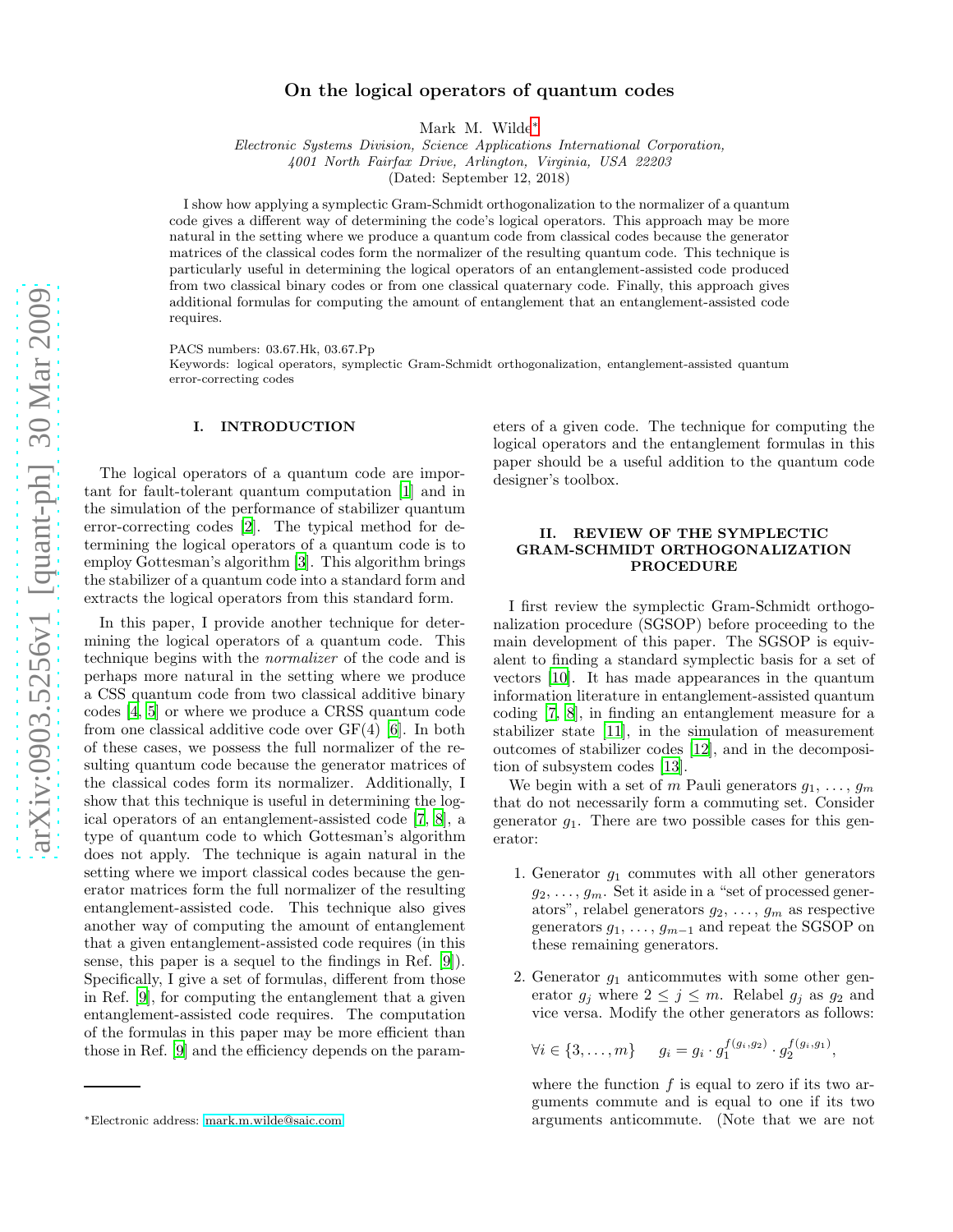concerned with the overall phases of any of the generators in this paper.) The new generators  $g_3, \ldots,$  $g_m$  then commute with  $g_1$  and  $g_2$ . Place  $g_1$  and  $g_2$ into the "set of processed generators," relabel generators  $g_3, \ldots, g_m$  as respective generators  $g_1, \ldots,$  $g_{m-2}$ , and repeat the SGSOP on these remaining generators.

The result of the SGSOP is to produce a set of m processed generators where 2c of them form anticommuting pairs (each pair commuting with the generators in the other pairs) and l of them commute with themselves and the  $c$  pairs of generators. It is a reversible algorithm, meaning that we can recover the original set of generators by performing all of the steps in reverse, and its complexity is  $O(nm^2)$ . This complexity is the same as the complexity of Gottesman's algorithm for bringing the generating set into a standard form and determining the logical operators from this standard form [\[3\]](#page-5-2).

# III. GENERAL STABILIZER CODES

We now consider applying the SGSOP to the normalizer  $N(S)$  of a stabilizer code [\[3\]](#page-5-2) with stabilizer S. The result is that the SGSOP gives a different way for determining the logical operators of a given stabilizer code.

Suppose that we have a set  $\langle S \rangle$  of  $n - k$  Pauli generators where each Pauli generator in  $\langle S \rangle$  is an *n*-fold tensor product of Pauli matrices. Suppose furthermore that  $\langle S \rangle$ generates an abelian group. Suppose we also have a generating set  $\langle N(S) \rangle$  of p elements where  $p > n - k$  and  $\langle N(S) \rangle$  generates the normalizer  $N(S)$  of the stabilizer S. The relation  $S \subseteq N(S)$  holds for this case because the set of generators in  $\langle S \rangle$  generates an abelian group.

We can perform the SGSOP on the generating set  $\langle N(S) \rangle$ . The SGSOP divides  $\langle N(S) \rangle$  into two different sets: the *logical generating set*  $\langle S_L \rangle$  and the stabilizer generating set  $\langle S \rangle$ . We can write the latter generating set as  $\langle S \rangle$  because it generates the same group that the generating set from the previous paragraph generates. The logical generating set  $\langle S_L \rangle$  consists of k anticommuting pairs of generators that correspond to the logical operators for the stabilizer code S. The size of the generating set  $\langle N(S) \rangle$  is then  $p = n - k + 2k = n + k$ .

We can also think about the code in terms of binary vectors that represent it [\[3,](#page-5-2) [14\]](#page-5-13). Suppose we have the normalizer matrix:

$$
N \equiv \left[ \begin{array}{c|c} N_Z & N_X \end{array} \right],
$$

where  $N$  is the binary representation of the generators in  $\langle N(S) \rangle$ . We can consider the "symplectic product" matrix"  $\Omega_N$  [\[9](#page-5-8)] where

$$
\Omega_N \equiv N_Z N_X^T + N_X N_Z^T,
$$

and addition is binary. It is then straightforward to show by the method of proof of Theorem 1 in Ref. [\[9\]](#page-5-8) that

$$
\frac{1}{2}\text{rank}\left(\Omega_N\right) = k.
$$

The idea of the proof is that the application of the SG-SOP to the normalizer matrix  $N$  transforms the matrix  $\Omega_N$  to the following standard form:

$$
\bigoplus_{i=1}^{k} J \oplus \bigoplus_{j=1}^{n-k} [0],\tag{1}
$$

where the small and large  $oplus$  correspond to the direct sum operation, J is the matrix

$$
J = \begin{bmatrix} 0 & 1 \\ 1 & 0 \end{bmatrix},\tag{2}
$$

and  $[0]$  is the one-element zero matrix. Each matrix  $J$  in the direct sum corresponds to a symplectic pair and has rank two. Each symplectic pair corresponds to exactly one logical operator in the code. Each matrix [0] has rank zero and corresponds to an ancilla qubit. See Ref. [\[9](#page-5-8)] for more details.

#### A. CSS Codes

One major class of quantum codes is the class of CSS codes [\[4,](#page-5-3) [5](#page-5-4)]. These codes allow us to import two "dualcontaining" classical codes for use as a quantum code. The resulting quantum code inherits the error-correcting properties and rate from the classical codes.

Here, we show that the SGSOP provides a way to determine the logical operators for a CSS code. It constructs the full code (stabilizer and logical operators) from the generator matrices of the two classical codes, rather than exploiting the parity check matrices.

Suppose we have two classical codes  $C_1$  and  $C_2$  that satisfy  $C_2^{\perp} \subseteq C_1$ . Suppose their respective generator matrices are  $G_1$  and  $G_2$ , and their respective parity check matrices are  $H_1$  and  $H_2$ . The conditions  $H_1G_1^T = 0$  and  $H_2G_2^T=0$  follow from the definition of a parity check matrix, and the condition  $H_1 H_2^T = 0$  follows from the condition  $C_2^{\perp} \subseteq C_1$ .

The typical method for constructing a CSS quantum code is to build the following stabilizer matrix:

$$
\left[\begin{array}{c|c} H_1 & 0 \\ 0 & H_2 \end{array}\right]
$$

The code forms a valid stabilizer matrix because  $H_1 H_2^T =$ 0 (this condition corresponds to the requirement for a stabilizer code to consist of a commuting set of generators).

The number of generators in the CSS quantum code is equal to  $2n - k_1 - k_2$ , and it therefore has  $n (2n - k_1 - k_2) = k_1 + k_2 - n$  logical qubits with  $2(k_1 + k_2 - n)$  logical operators. The size of the normalizer is thus  $(2n - k_1 - k_2) + 2(k_1 + k_2 - n) = k_1 + k_2$ .

There is another way to build the code by exploiting the generator matrices  $G_1$  and  $G_2$ . The below matrix is the normalizer matrix of the code:

<span id="page-2-0"></span>
$$
\left[\begin{array}{c|c} 0 & G_1 \\ G_2 & 0 \end{array}\right]. \tag{3}
$$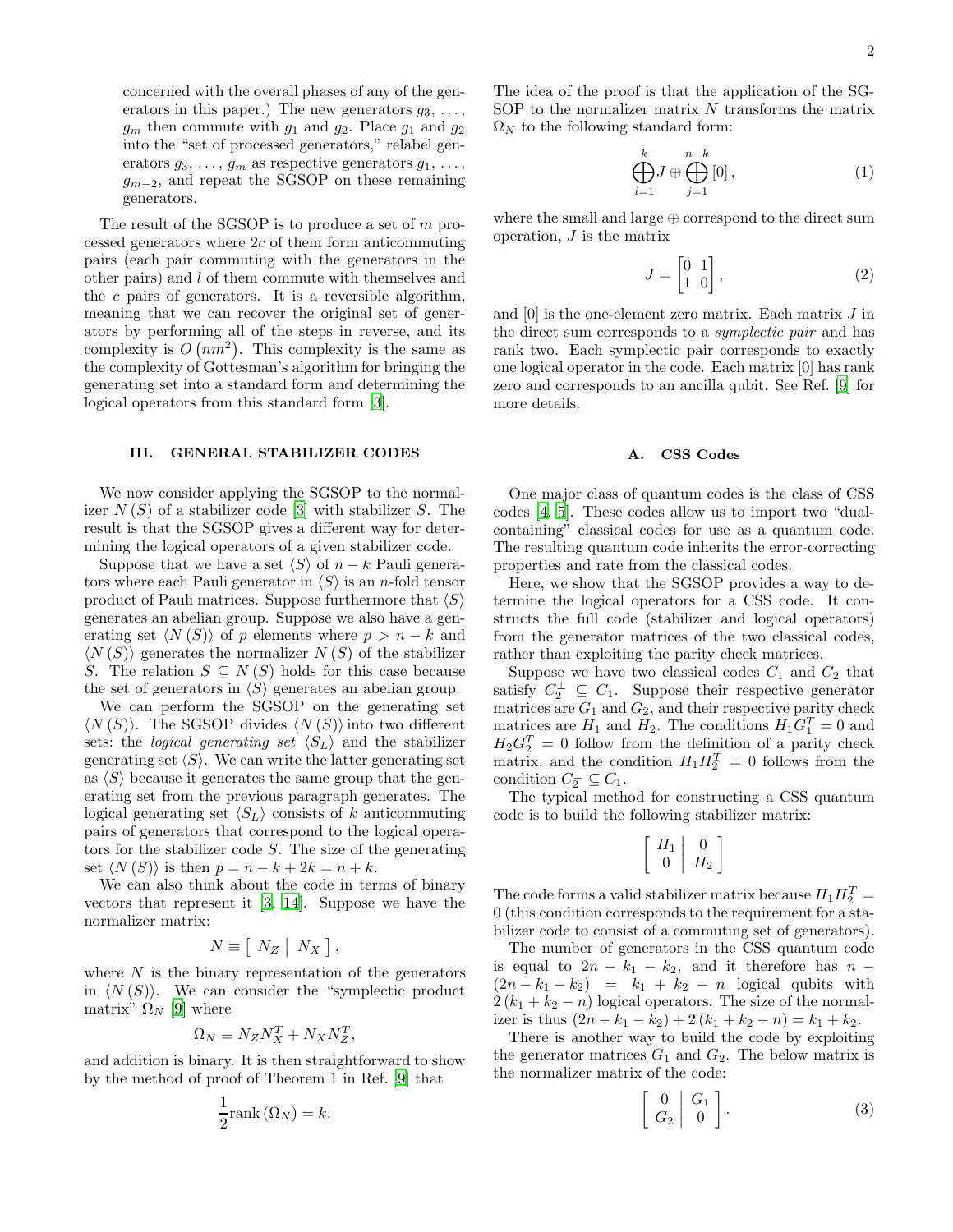The conditions  $H_1 G_1^T = 0$  and  $H_2 G_2^T = 0$  guarantee that the above matrix is a valid normalizer matrix. It represents the full normalizer for the code because the rows are linearly independent and the number of generators in the normalizer is  $k_1 + k_2$ .

Suppose that we run the SGSOP on the rows of the normalizer matrix in [\(3\)](#page-2-0). The procedure then produces  $k_1 + k_2 - n$  anticommuting pairs and  $n - k_1 + n - k_2$ commuting generators. The  $k_1 + k_2 - n$  anticommuting pairs correspond to  $2(k_1 + k_2 - n)$  logical operators for the code, and the  $n - k_1 + n - k_2$  commuting generators correspond to the stabilizer generators of the code. This technique for obtaining the logical operators and the stabilizer generators in the case of a CSS code is perhaps more natural than applying Gottesman's method in Ref. [\[3\]](#page-5-2) because we already know the matrices  $G_1$  and  $G_2$ when importing classical codes.

By the same method of proof as Corollary 1 in Ref. [\[9\]](#page-5-8), the following formula also holds for any CSS code

$$
rank (G_1 G_2^T) = k_1 + k_2 - n,
$$
\n(4)

because this quantity captures the amount of anticommutativity in the generators in [\(3\)](#page-2-0).

#### B. CRSS Quantum Codes

A CRSS quantum code is one that we create by importing a classical additive code over GF(4) [\[6](#page-5-5)].

Suppose a  $GF(4)$  code has parity check matrix  $H$  and generator matrix  $G$  where  $HG^T = 0$ . Additionally, suppose that the code is dual under the trace product over GF(4), i.e., the following condition holds:

$$
\text{tr}\left\{HH^{\dagger}\right\}=0,
$$

where the dagger symbol † is the conjugate transpose of matrices over GF(4) and the null matrix on the right has dimension  $(n - k) \times (n - k)$ . Note that the above trace operation is different from the standard matrix trace, but is rather an elementwise computation of the trace product over  $GF(4)$  [\[9\]](#page-5-8).

We can then create a quantum check matrix:

<span id="page-3-2"></span>
$$
\gamma\left(\left[\frac{\omega H}{\overline{\omega}H}\right]\right),\tag{5}
$$

where  $\gamma$  is the isomorphism that takes an *n*-dimensional vector over  $GF(4)$  to a *n*-fold tensor product of Pauli operators [\[9\]](#page-5-8).

It is straightforward to determine the normalizer of such a code because we can construct it from the generator matrix G:

<span id="page-3-0"></span>
$$
\left[\begin{array}{c}\omega G^*\\ \overline{\omega}G^*\end{array}\right].\tag{6}
$$

The above matrix is a valid normalizer for the resulting quantum code because

$$
\operatorname{tr}\left\{ \left[ \frac{\omega H}{\overline{\omega}H} \right] \left[ \frac{\omega G^*}{\overline{\omega}G^*} \right]^\dagger \right\} = \operatorname{tr}\left\{ \left[ \frac{\omega H}{\overline{\omega}H} \right] \left[ \overline{\omega}G^T \omega G^T \right] \right\} \n= \operatorname{tr}\left\{ \left[ \frac{H G^T}{\omega H G^T} \overline{H G^T} \right] \right\} \n= \left[ \begin{array}{cc} 0 & 0 \\ 0 & 0 \end{array} \right],\n\tag{7}
$$

<span id="page-3-3"></span>where the first equality is by definition of the conjugate transpose, the second equality holds because  $\omega \overline{\omega} = 1$ ,  $\overline{\omega\omega} = \omega$ , and  $\omega\omega = \overline{\omega}$  for elements of GF(4). The last equality follows from the condition  $HG^T = 0$ .

We then can perform the SGSOP on the above normalizer matrix in [\(6\)](#page-3-0). The result of the algorithm is to produce  $2(2k - n)$  anticommuting pairs and  $2(n - k)$ generators that commute with themselves and the pairs. This method again determines the logical operators for the imported code and may be a more natural alternative to Gottesman's method because we already know the matrix  $G$  that determines the normalizer for the resulting CRSS quantum code.

By the same method of proof as Corollary 2 in Ref. [\[9\]](#page-5-8), the following formula holds for a trace-orthogonal code imported from GF(4):

$$
rank(GG^{\dagger}) = 2k - n.
$$

# <span id="page-3-1"></span>IV. ENTANGLEMENT-ASSISTED QUANTUM **CODES**

We can extend this procedure to an entanglementassisted code as well. This alternative procedure for determining the logical operators is useful here because Gottesman's method does not apply to a nonabelian group of Pauli generators.

Suppose that we have a set  $\langle S \rangle$  of m Pauli generators that represents a generating set of operators with desirable error-correcting properties. The generating set  $\langle S \rangle$ does not necessarily generate an abelian group. Suppose we also have a generating set  $\langle N(S) \rangle$  of p elements. This generating set  $\langle N(S) \rangle$  generates the normalizer  $N(S)$  of the stabilizer S. In general, the relation  $S \subseteq N(S)$  does not necessarily hold for this case because the set of generators in  $\langle S \rangle$  is not an abelian group.

We can perform the SGSOP on the generators in  $\langle S \rangle$ . This procedure divides  $\langle S \rangle$  into two sets of generators: the entanglement generator set  $\langle S_E \rangle$  and the *isotropic* generator set  $\langle S_I \rangle$ . The set  $\langle S_E \rangle$  contains anticommuting pairs of generators (where generators different pairs commute), and the set  $\langle S_I \rangle$  contains a commuting set of generators that furthermore commute with the generators in  $\langle S_E \rangle$ . The size of the generating set  $\langle S_E \rangle$  is 2c, and the size of the set  $\langle S_I \rangle$  is i so that  $m = i + 2c$ .

We can also perform the SGSOP on the generating set  $\langle N(S) \rangle$ . The SGSOP divides this generating set into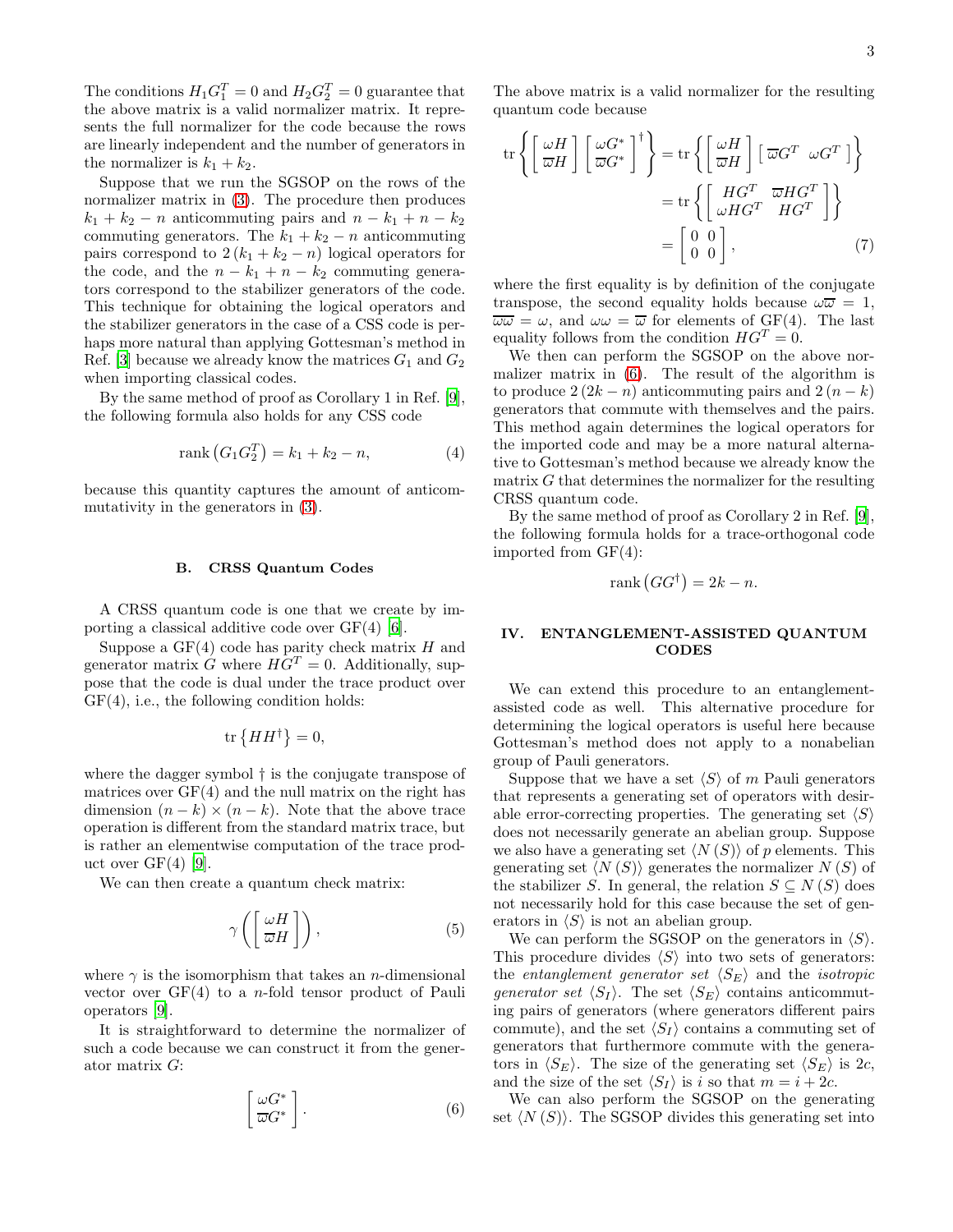two sets: the *logical generating set*  $\langle S_L \rangle$  and the isotropic generating set  $\langle S_I \rangle$ . We can write this isotropic generating set as  $\langle S_I \rangle$  because it generates the same group as the group generated by the isotropic generating set from the previous paragraph. The size of the generating set  $\langle N(S) \rangle$  is then  $p = i + 2l$ . The generators in the logical generating set  $\langle S_L \rangle$  are the logical operators for the code.

We can again consider this procedure in the binary vector representation. Suppose the following matrix specifies the normalizer matrix:

$$
N \equiv [ N_Z | N_X ].
$$

Consider the matrix  $\Omega_N$  where

$$
\Omega_N \equiv N_Z N_X^T + N_X N_Z^T,
$$

and addition is binary. By the same method of proof as Theorem 1 in Ref. [\[9\]](#page-5-8), we can show that

$$
\frac{1}{2}\text{rank}\left(\Omega_N\right) = l.
$$

#### A. CSS Entanglement-Assisted Codes

We now consider extending the development in Section [IV](#page-3-1) to the formulation of a CSS entanglementassisted code [\[7,](#page-5-6) [8](#page-5-7)]. This extension gives a useful way for determining the logical operators of a CSS entanglementassisted quantum code. Additionally, we determine a formula, different from that in Corollary 1 of Ref. [\[9](#page-5-8)], for computing the amount of entanglement that a given CSS entanglement-assisted quantum code requires.

Consider two arbitrary additive binary codes  $C_1$  and  $C_2$  with respective parity check matrices  $H_1$  and  $H_2$  and respective generator matrices  $G_1$  and  $G_2$ . We can form a quantum check matrix as follows:

<span id="page-4-0"></span>
$$
\left[\begin{array}{c|c} H_1 & 0 \\ 0 & H_2 \end{array}\right]. \tag{8}
$$

The above matrix is not a valid stabilizer matrix, but we can run the SGSOP on it to determine how to add entanglement in order to make this code a valid stabilizer code. After adding ebits to the code, it then becomes an entanglement-assisted stabilizer code. A CSS entanglement-assisted code constructed in this way has  $2n-k_1-k_2$  generators (2c of which form anticommuting pairs and  $2n - k_1 - k_2 - 2c$  form the isotropic generating set),  $k_1 + k_2 - n + c$  logical qubits, and consumes c ebits [\[7\]](#page-5-6).

The normalizer of the generators in [\(8\)](#page-4-0) is again

$$
\left[\begin{array}{c|c} 0 & G_1 \\ G_2 & 0 \end{array}\right],
$$

and represents the full normalizer of the generators in [\(8\)](#page-4-0) because the number of generators is  $k_1 + k_2$  and the rows are linearly independent. This time, when we run the algorithm, we get  $2(k_1 + k_2 - n + c)$  anticommuting pairs and  $n - k_1 + n - k_2 - 2c$  commuting generators. The commuting generators form the basis for the isotropic generating set of the code and the anticommuting generators correspond to the logical operators of the code.

By the method of proof of Corollary 1 in Ref. [\[9](#page-5-8)], we can show that the following relation holds:

<span id="page-4-1"></span>
$$
rank(G_1G_2^T) = k_1 + k_2 - n + c.
$$
 (9)

This formula gives us another way to determine the amount of ebits that a given entanglement-assisted code requires because the parameters  $n, k_1$ , and  $k_2$  are known parameters.

The complexity of the computation in [\(9\)](#page-4-1) is  $O(k_1k_2n)$ . A similar formula from Ref. [\[9\]](#page-5-8) computes the amount of entanglement that the code requires:

$$
rank(H_1H_2^T)=c.
$$

The complexity of the above formula is  $O((n-k_1)(n-k_2)n)$ . Thus, the formula in [\(9\)](#page-4-1) may provide a speedup for low-rate codes. It is up to the quantum code designer to decide which formula to use depending on the parameters of the code.

## B. CRSS Entanglement-Assisted Codes

The method for constructing a CRSS entanglementassisted code is again to import an additive classical code over GF(4). Suppose the imported code has parity check matrix H and generator matrix G so that  $HG^T = 0$ . The imported code does not have to be orthogonal with respect to the trace product. We then create a quantum check matrix:

$$
\gamma\left(\left[\frac{\omega H}{\overline{\omega}H}\right]\right),\
$$

where  $\gamma$  is the same isomorphism as in [\(5\)](#page-3-2).

The normalizer of the code is again the same as in [\(6\)](#page-3-0). The normalizer matrix is

$$
\gamma\left(\left[\frac{\omega G^*}{\overline{\omega}G^*}\right]\right),\right
$$

and it is a valid normalizer for the same reasons as in [\(7\)](#page-3-3).

Performing the symplectic Gram-Schmidt orthogonalization procedure on the normalizer matrix, we then get  $2(2k - n + c)$  anticommuting pairs and  $2(n - k - c)$ commuting generators. This method again determines the logical operators for the imported code.

By the same method of proof as Corollary 2 in Ref. [\[9\]](#page-5-8), we can show that the following formula holds:

<span id="page-4-2"></span>
$$
rank(GG^{\dagger}) = 2k - n + c.
$$
 (10)

The formula gives another way for determining the amount of entanglement that an entanglement-assisted